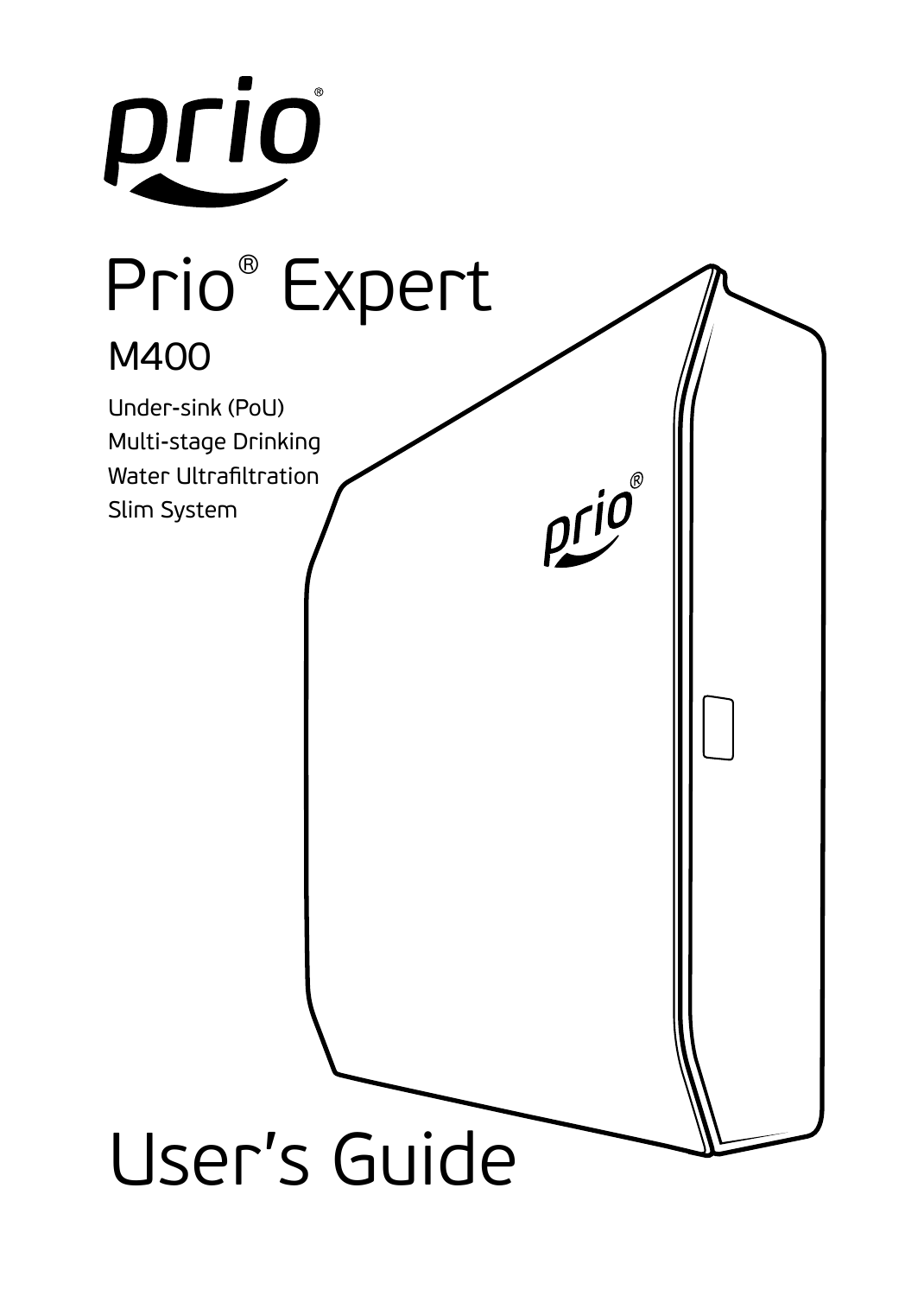Before operating this appliance, please read the instructions carefully. You may want to save this guide for your future reference. Failure to follow the instructions or meet the operating requirements may lead to the product's failure, malfunction, property damage or personal injury.



## **Safety Warning**

- Do not place the storage tank near the sources of heat, radiators, etc.
- Keep the appliance out of reach of pets or other animals.
- Do not use the appliance if operating requirements such as water temperature/water pressure/electrical supply, etc. are not met. There may be other local regulations to comply with.
- Do not use the appliance with water that is microbiologically unsafe or of unknown quality without adequate disinfection before or after the system.
- Do not use the waste water produced by the appliance for drinking or cooking.
- Never store or operate the appliance in direct sunlight.
- This appliance is not intended for use by persons (including children) with reduced physical, sensory or mental capabilities, or lack of experience and knowledge, unless they have been given supervision or instruction concerning use of the appliance by a person responsible for their safety.
- Children should be supervised to ensure that they do not play with the appliance.
- At the end of its life, the appliance should be disposed off in an appropriate manner.



# **Disposal**

Old appliances still contain many recyclable materials. Therefore, please take used unit to your retailer or recycling center so that it can be recycled.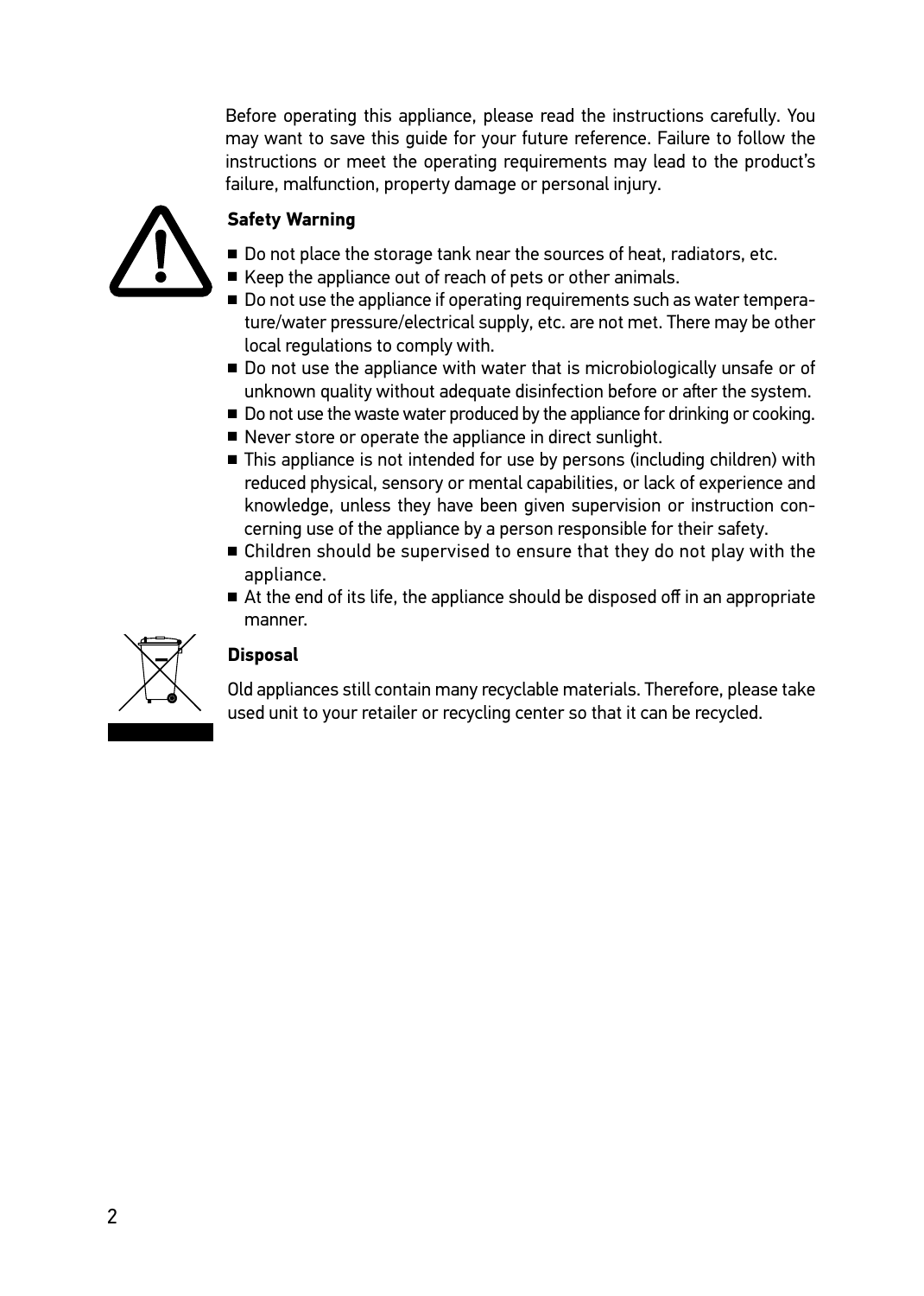## **Description**

Congratulations on your purchase of the Prio® Expert filtration system! With proper installation and maintenance, it will provide you with high quality drinking water for many years.

This system significantly reduces or removes dirt, sand, sediment and most harmful substances such as heavy metals, chlorine, microplastics, pollen, protists and other contaminants, improves water taste and odor.

Please familiarize yourself with the general concept behind the product and main modes of operation.

#### **Key Features:**

- Clean and safe drinking water right at your sink. No need to transport and dispose of bottled water anymore.
- High-quality multi-stage filtration.
- Factory-preinstalled filters for faster and easier setup.
- Quick-change filters for easy regular maintenance.
- Compact and beautiful slim design.
- Quick fittings for easy tube connections and change of filters.

#### Multi-stage Filtration:

Your system may include up to 4 filter cartridges installed out of ones listed below providing advanced multi-stage water filtration for most needs and ultimate customer's satisfaction.

- 5-micron Sediment Poly Block Pre-filter.
- Coconut Carbon Block Pre-filter.
- Coconut Granular Activated Carbon.
- KDF<sup>®</sup> 55 Catalytic Filtration Media.
- Schungite Natural Mineral.
- Ultrafiltration Hollow Fiber Membrane

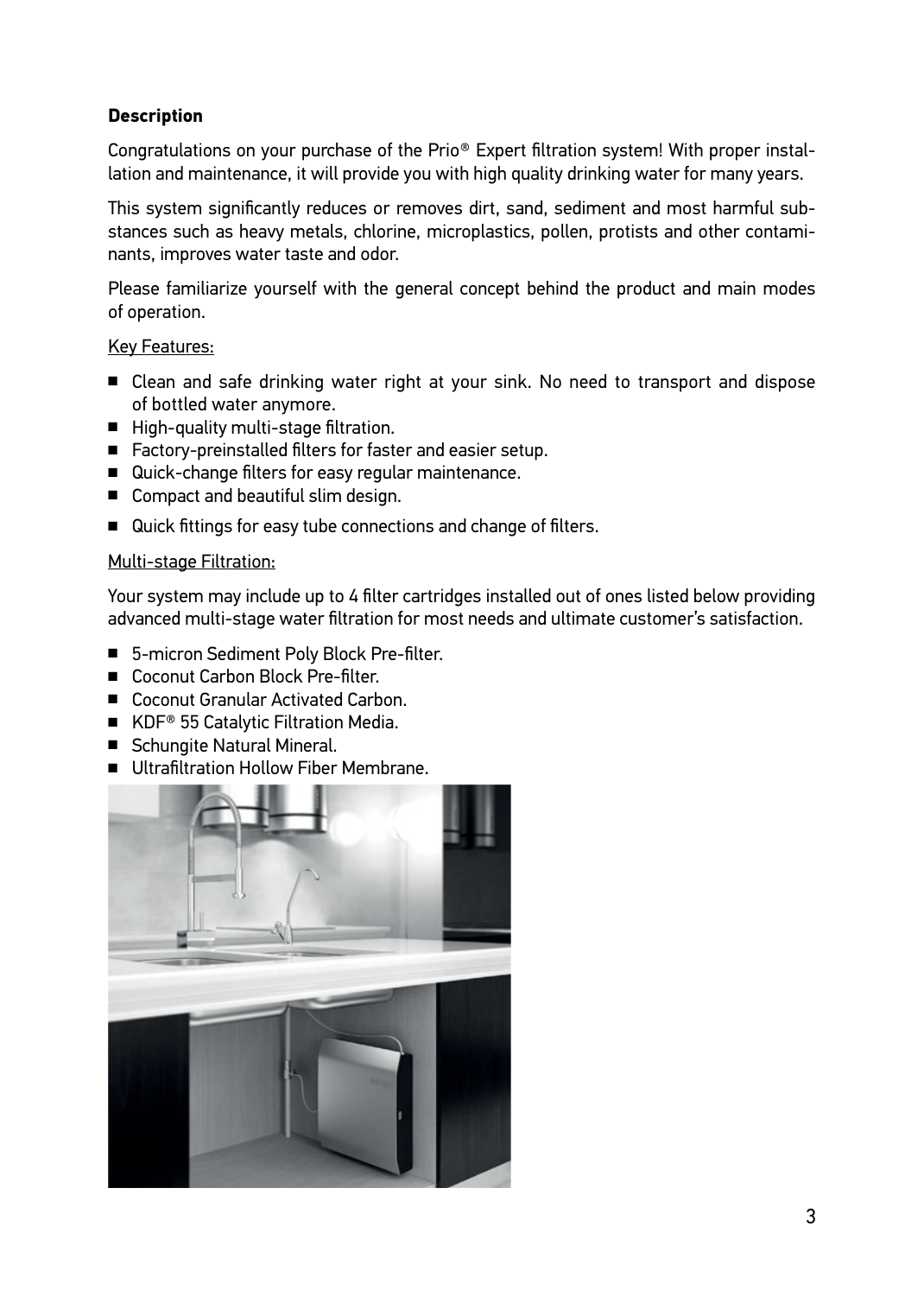## **Specification**

#### Operating Requirements:

- Minimum supply water pressure: 20 psi (0.14 MPa).
- Maximum supply water pressure: 116 psi (0.8 MPa).
- Minimum water temperature: 41°F (5°C).
- Optimal water temperature: 59-77 °F (15-25°C).
- Maximum water temperature: 95°F (35°C) / up to 105°F (40.5°C) short-term.
- Ambient air temperature: 41-105°F (5-40.5°C).
- Water source: tap water supply, chlorinated or non-chlorinated, bacteriologically safe.
- Supply water pH range: 4.0-11.0.
- Supply water turbidity: < 1 NTU.
- Recommended filtered water production rate: 34-68 fl oz/min. (1-2 l/min.).
- Indoor use only.
- Tubing: ¼".

## Weight and Size:

Size (WDH), excluding protrusions: 13.46 x 3.35 x 14.80" (342 x 85 x 376 mm). Weight, without water and tubing: 7.5 lbs (3.4 kg).

#### Warranty:

1 year worldwide limited warranty (+ local regulations if applicable).

#### Package Contents:

(1) Multi-stage filtration unit with installed filters (1) Universal worldwide adapter ball valve (G1/2" - G3/8" - UNEF 9/16"-24 - JG 1/4") (1) Teflon tape roll (1) Faucet (1) Wrench (13 ft/ 4 m) Water tubing  $\frac{1}{4}$ " User's guide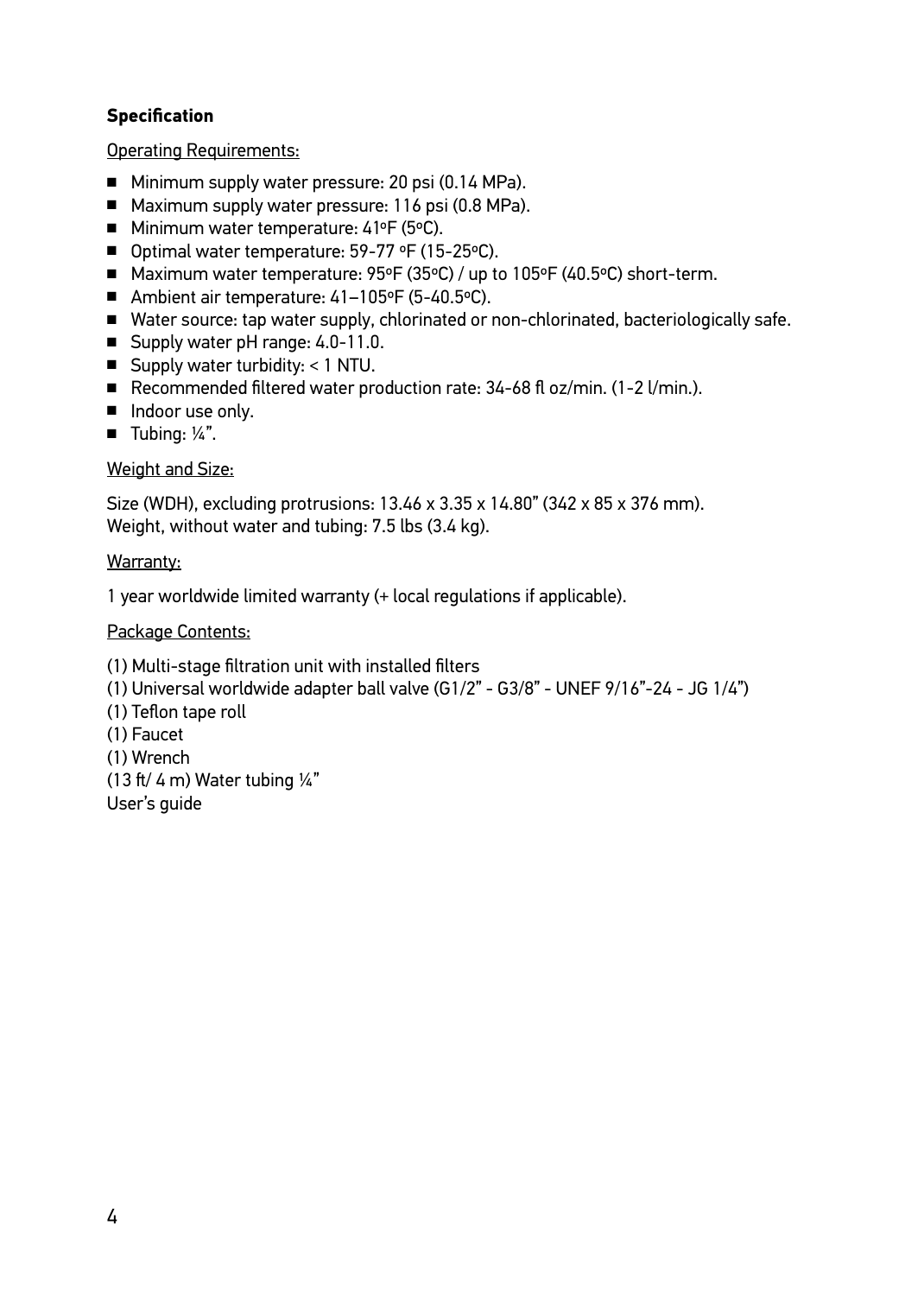## **Installation**

Notes:

- 1. Shut off the cold water supply under the sink or the location where the system will be installed. If the existing valve is inoperable, the water supply to the house must be shut off. Then, relieve the water pressure by opening the cold water tap. Do not connect the system to hot water source.
- 2. Depending on your plumbing system and sink/countertop type you may need to use tools like variable speed drill, drill bits, screw driver, wrench, etc. You may want to ask a professional service provider such as sertified plumber to install the inlet valve adapter, faucet, and drain saddle to assure a trouble-free setup.
- 3. During installation you will need to cut the supplied ¼" tubing into segments as needed. Use your utility knife for that or similar tool. See the following charts to determine the connection scheme and length of hoses necessary. You may need to purchase extra tubing for far-reaching or other corner case installations.
- 4. With initial operation, check for leaks. If a leak is observed, ver fy that the tubing is pushed into the quick fitting far enough to seal the tubing against the O-ring and that the tubing was cut at 90°.



## **General Connection Chart**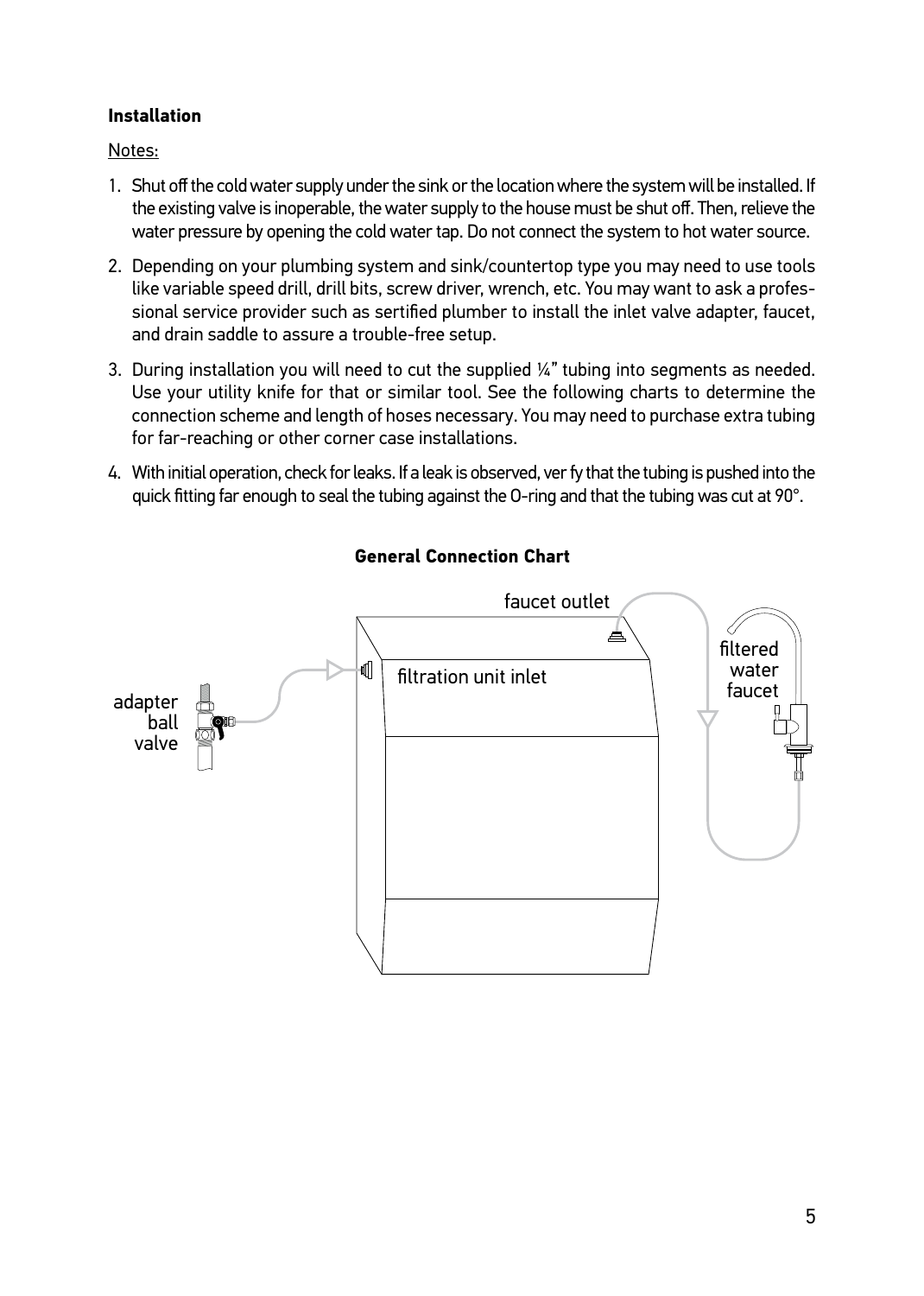



To Connect the Tubing to a Fitting:

- 1. Remove the lock if present (not present in self-locking fittings).
- 2. Push. Insert the tube firmly until full stop.
- 3. Pull the collet back slightly.
- 4. Replace the lock (if present).

## Placement Guide:

IMPORTANT: Cut Tubing At 90º to Ensure a Watertight Seal:



To Disconnect the Tubing:

- 1. Remove the lock if present (not present in self-locking fittings).
- 2. Push the collet **and hold.**
- 3. Pull the tubing out.
- 4. Replace the lock (if present).



Remember this unit must be serviced at regular intervals. Therefore it should be reasonably accessible (for changing filters, etc.).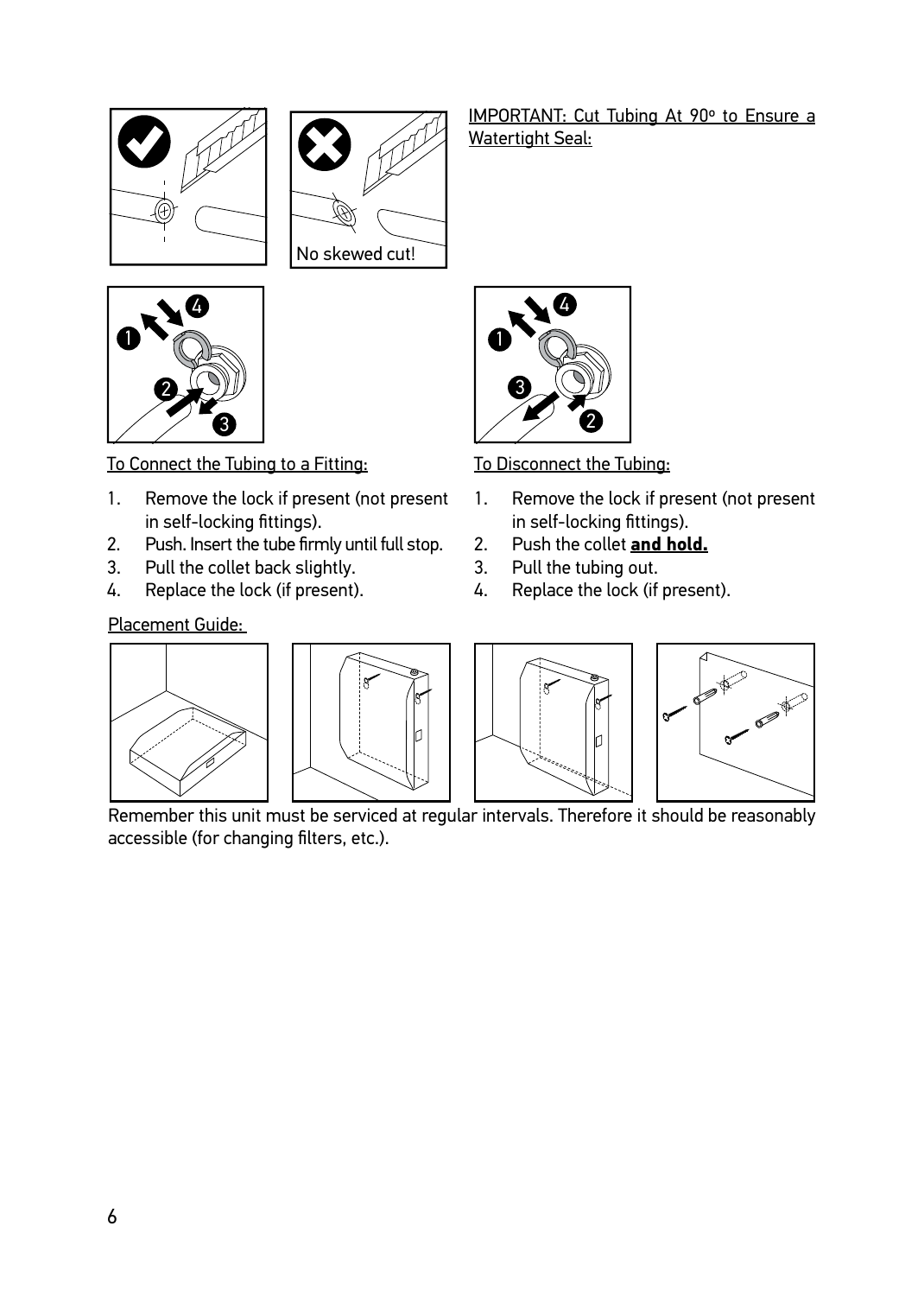#### Installation Steps:

1. Install adapter ball valve (included) to the cold water supply.

Use some Teflon or plumbers sealing tape to prevent leaks. Use three included threaded adapters to make different connection configurations (see chart for details).



2. Create ½" hole for the filtered water faucet and install it.



Tip: If you have a soap dispenser or a water sprayer in an existing hole you may remove it and use its hole for the filtered water faucet.



3. Remove gags and connect tubes as follows. See the General Connection Chart for details.



- Insert water supply tubing from inlet valve adapter into the "inlet" fitting of the filtration unit.
- Insert filtered water tubing from the "faucet" outlet fitting of the filtration unit into the faucet using insert, sleeve and compression nut. See faucet installation chart for details.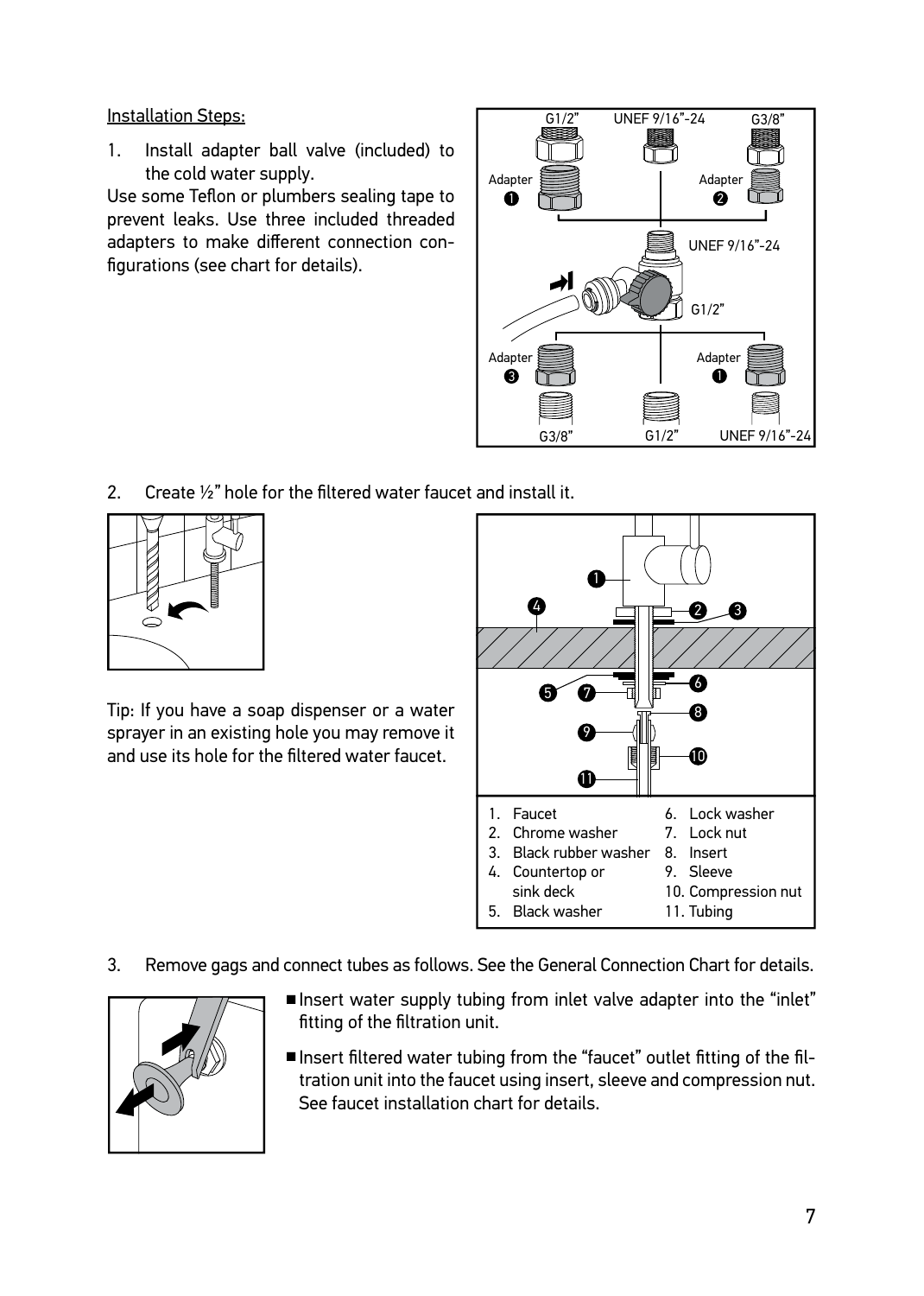## Initial Washing:

After installation it is recommended to perform the initial washing of the system. For this:



open the inlet valve



■ open the filtered water faucet



■ wait for water to arrive at the faucet (it may take a wile, especially first time, water foam and air may be going out of the system); wait for 15-30 minutes for more or less steady flow from the faucet.



- shut off the faucet
- your system is ready for use.

Note: To ensure best filtration you may need to adjust the opening of the inlet valve so that filtered water flow from the fully opened faucet would not exceed 34-68 fl oz/min. (1-2 l/min.).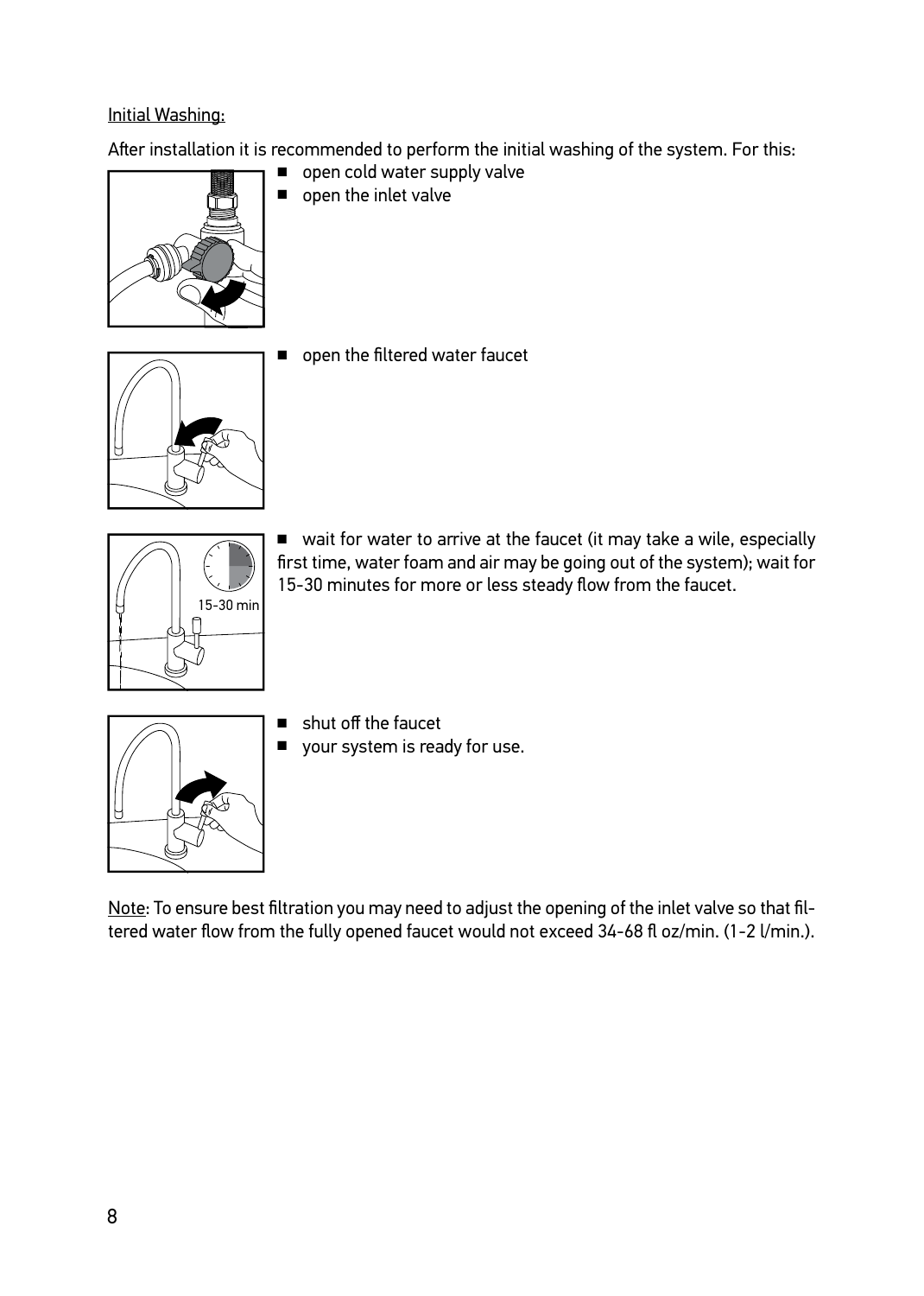## **Regular Use**

To get clean and safe drinking water just open the filtered water faucet.

Tips:

You may install the optional union tee fitting to the tubing line prior to the filtered water faucet to get another line of clean water going to the other point-of-use (such as a sink in a bathroom or ice maker in your fridge).

## **Changing Filters**

This multi-stage filtration system contains the replaceable components critical to the efficiency of the system. Replacement of component should be with one of identical specifications, as defined by the manufacturer, to assure the same efficiency and contaminant reduction performance.

To reduce the risk of water leakage or flooding and to ensure optimal system performance:

■ Change the disposable filters every 6-12 months or sooner if you observe a noticeable reduction in water production rate.

Please note the capacity of the filters is limited. Their service life depends on the degree of contamination of the water supply and system usage. All terms apply to normal household use. Actual performance may vary. You may need to change filters sooner than indicated if you notice chlorine or other tastes or smells, etc.

Replacement Filters:

- K871 (5 µm Sediment Poly Block Pre-Filter)
- K875 (Coconut Granular Activated Carbon Filter)
- K870 (Coconut Carbon Block Pre-Filter)
- K878 (Ultrafiltration Membrane Element)

Optional filters which can also be used instead of K871 / K875:

- K874 (5 µm Sediment and Coconut Granular Activated Carbon Pre-Filter)
- K872 (Coconut Granular Activated Carbon and KDF®55 Pre-Filter)
- K873 (Granular Activated Carbon with Schungite Natural Mineral Filter)

Note: K875 and K870 may be interchanged and placed third and second respectively.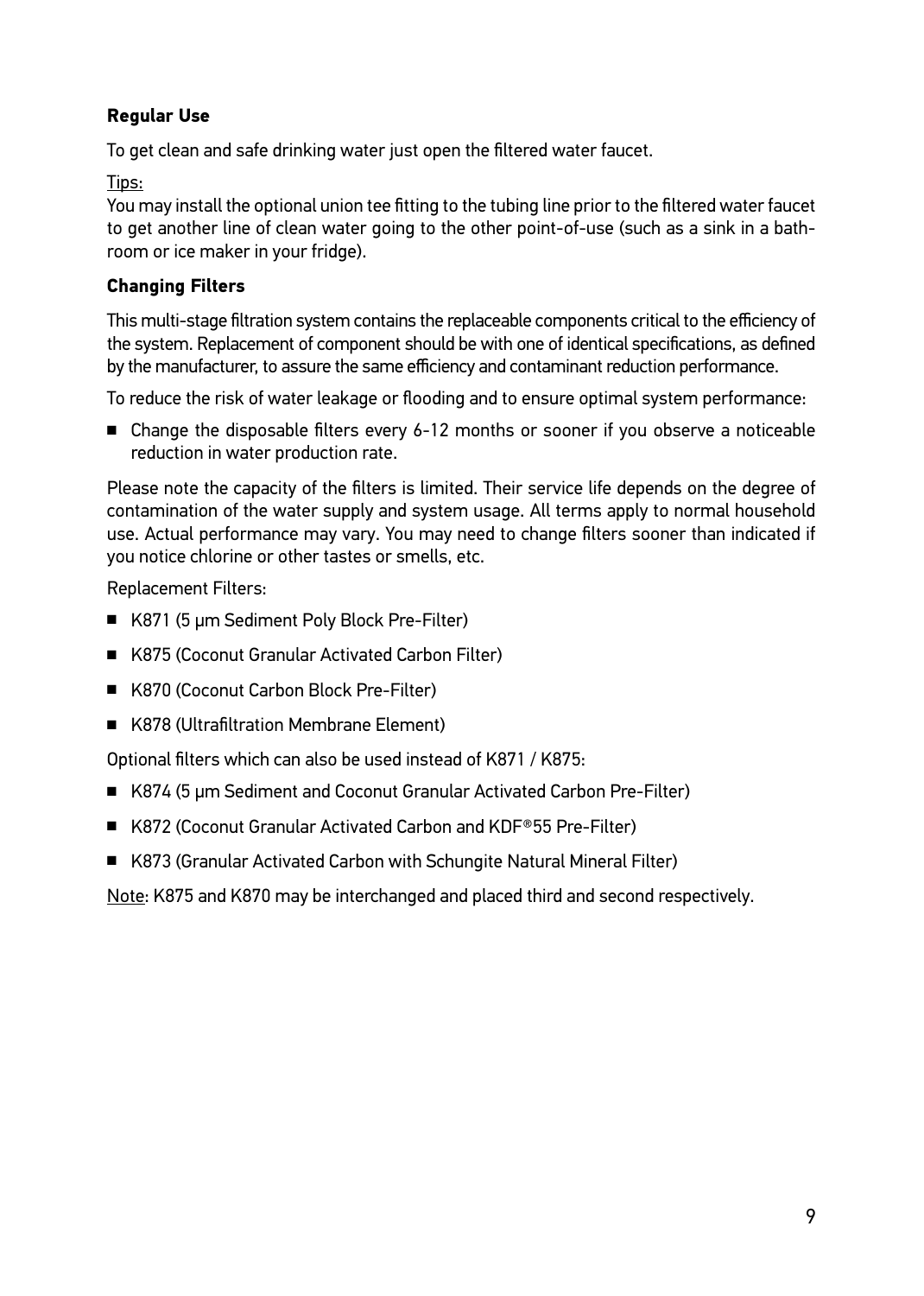To prevent leakage or cracks and ensure the safety of operation and top performance do not disassemble the filters or try to regenerate them.

To change filters:



■ shut-off the inlet valve



■ relieve the water pressure by opening the filtered water faucet





■ remove the filtration unit from its place for easier access (disconnect external tubes if necessary) and open the unit's cover





■ locate the filter to be changed, disconnect its inlet and outlet fittings and remove it



Note: Remove and change back one filter at a time, one after another. Do not remove all filters at once to avoid mixing up the tubes.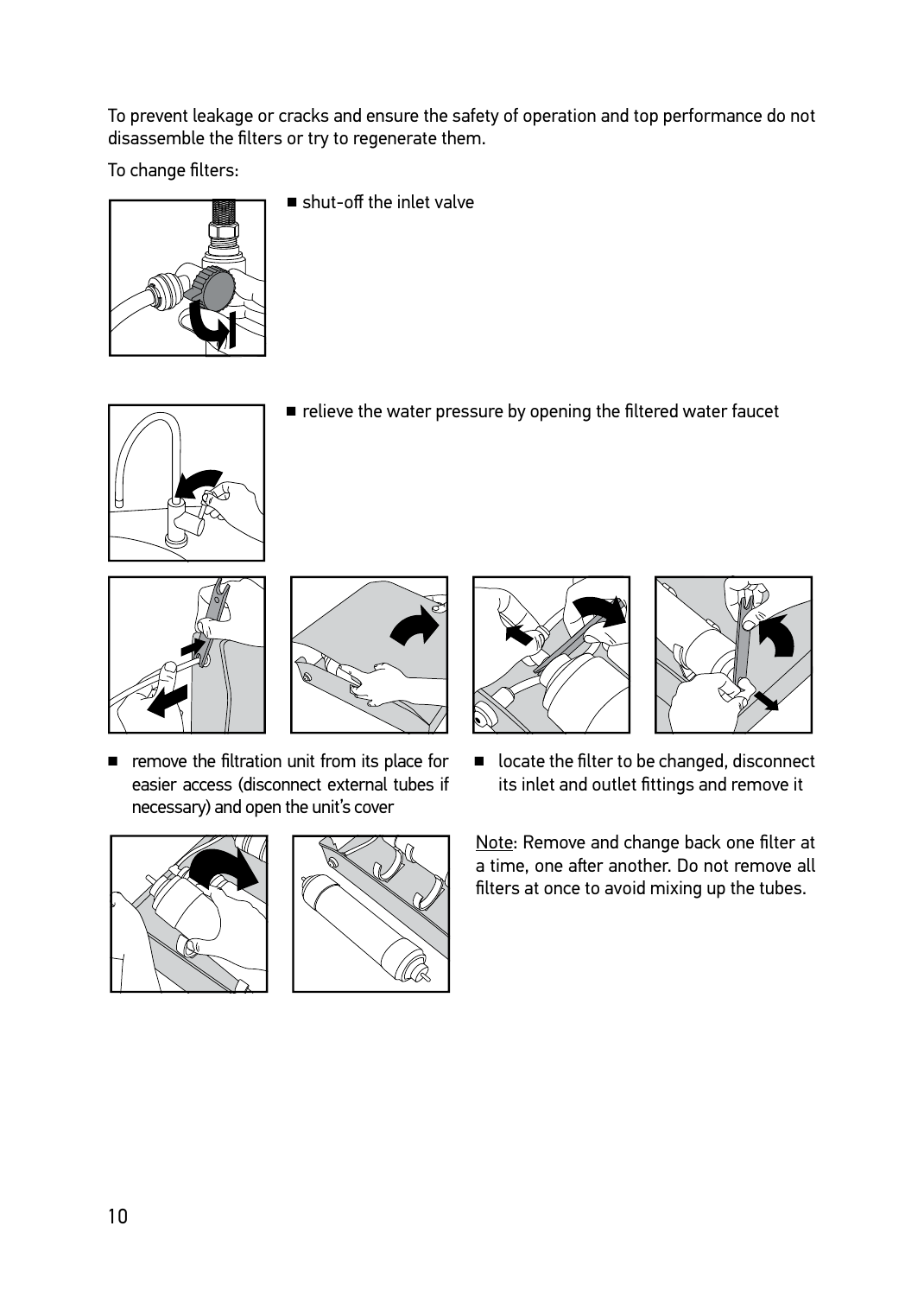■ take new filter and install it in the place of the removed one observing the water flow direction arrow on its label and restoring the connections (see the internal connections chart for details)



■ close the cover, reconnect the external tubes and place the unit back in its place



After you finished changing filters follow the "initial washing" procedure described above. With initial operation, check for leaks. If a leak is observed, verify that the tube or branch pipe of the filter housing is pushed into the quick fitting far enough to seal the tube against the O-ring and that the tubing was cut at 90º.

## **Filtration Unit Internal Connections Chart**